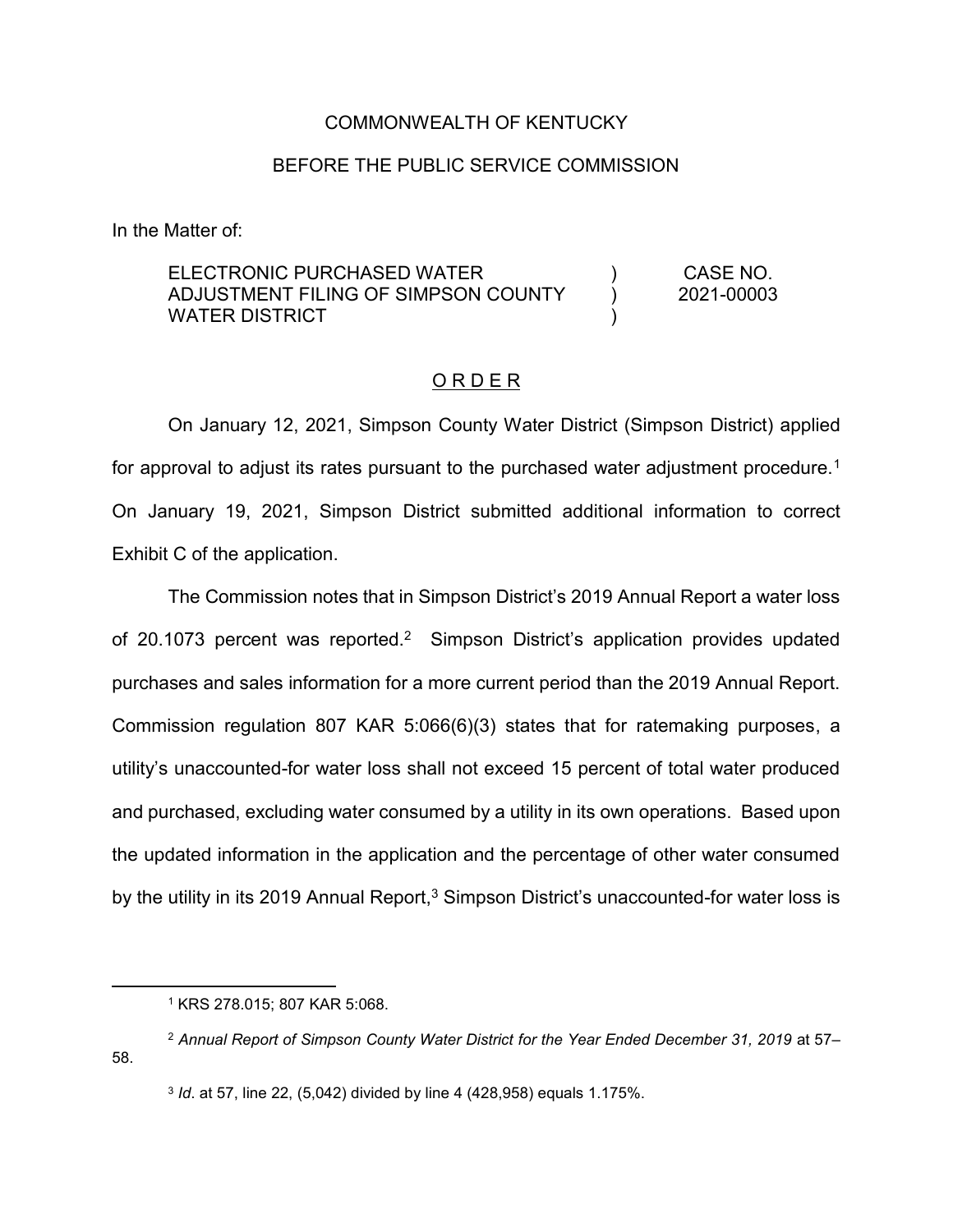determined to be 18.33 percent for the updated period.<sup>4</sup> Reduction of Simpson District's unaccounted-for water loss to 15 percent would result in an approximate \$36,151.335 decrease to purchased water expense. Potentially, Simpson District is paying \$0.1170 per 1,000 gallons sold for expenses associated with unaccounted-for water loss in excess of the allowable 15 percent $6$  threshold.

The Commission is placing greater emphasis on monitoring utilities that consistently exceed the 15 percent unaccounted-for water loss threshold and strongly encourages Simpson District to pursue reasonable actions to reduce its unaccounted-for water loss. Failure by Simpson District to make significant progress towards reducing unaccounted-for water loss may cause the Commission to pursue additional action with the utility.

Having reviewed the record and being sufficiently advised, the Commission finds that:

1. Simpson District purchases water from the White House Utility District (White House).

2. White House notified Simpson District that its wholesale rate will increase from \$2.665 per 1,000 gallons to \$2.827 per 1,000 gallons, effective January 1, 2021.

 <sup>4</sup> Total Purchases (application PWA Form 1 at 2) 384,020,304 Less Total Sales (application PWA Form 1 at 2) 309,104,519 Less Plant Use (% determined from 2019 AR) 4,513,799 Water Loss – Gallons 70,401,986 Water Loss – Percent 2008 and 2008 and 2009 and 2008 and 2009 and 2008 and 2009 and 2008 and 2009 and 2008 and 2009 and 2009 and 2009 and 2009 and 2009 and 2009 and 2009 and 2009 and 2009 and 2009 and 2009 and 2009 and 200

<sup>5</sup> Water loss above 15% is 3.33%, potential purchased water expensed reduction (Total water cost at new wholesale rate of \$1,085,625.60 times water loss above 15%) = \$36,151.33.

<sup>6</sup> Potential purchased water expense reduction divided by sales (\$36,151.33/ (309,104,519/1,000)) equals \$0.1170 per 1,000 gallons.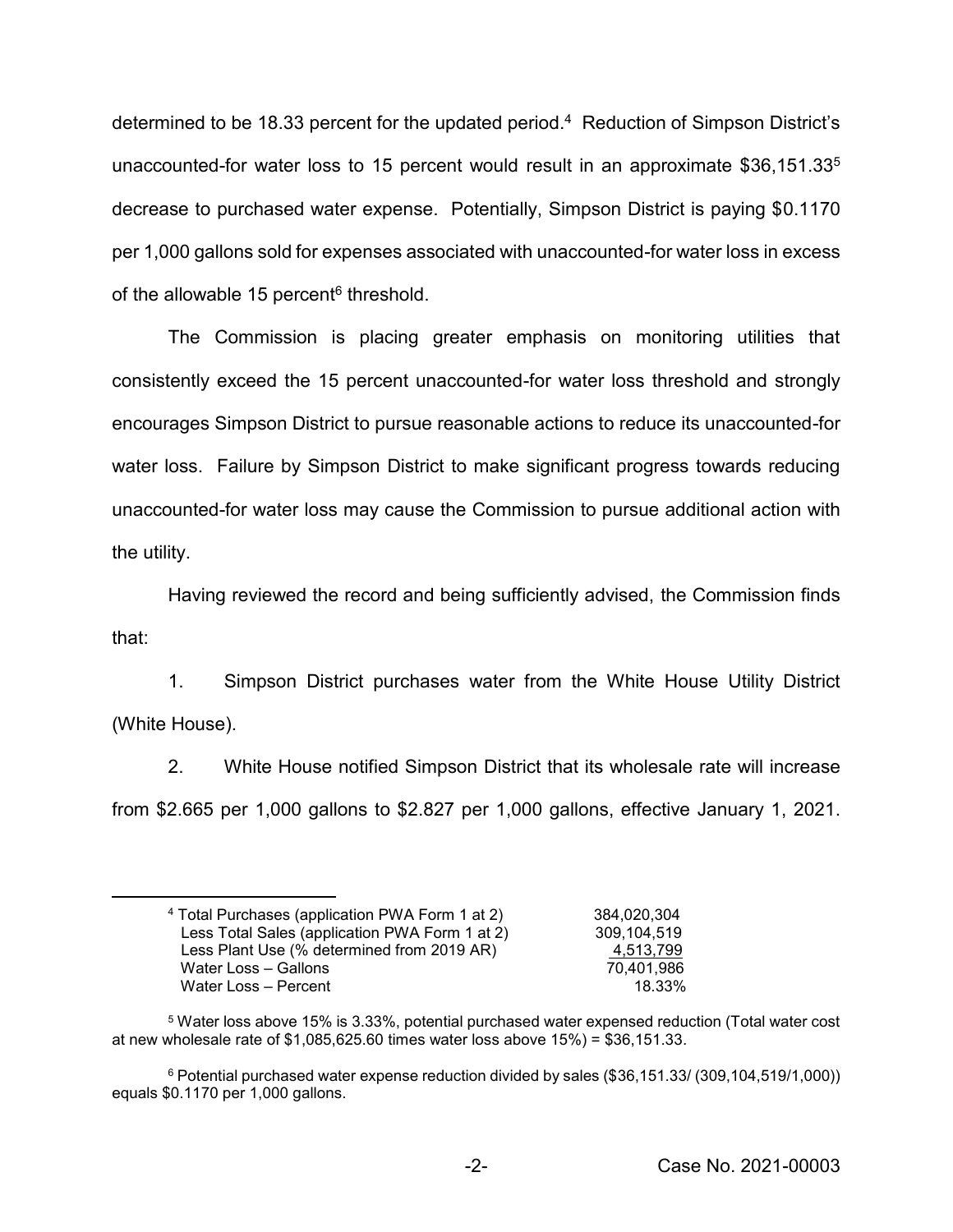Simpson District proposes to increase the water rates to its customers effective January 1, 2021, to reflect the increased cost of purchased water from White House.

3. Simpson District proposed a purchased water adjustment factor of 21 cents per 1,000 gallons in its application.

4. During the 12 months ended November 30, 2020, Simpson District purchased 384,020,304 gallons of water from White House. During the same period, Simpson District sold 309,104,519 gallons of water. The increase in the cost of purchased water is \$62,211.29, resulting in a purchased water adjustment factor of 21 cents per 1,000 gallons.

5. The purchased water adjustment factor of 21 cents per 1,000 gallons, as calculated in Appendix A to this Order is fair, just and reasonable and should be approved.

7. Simpson District's proposed rates are approved.

8. The rates as set forth in Appendix B to this Order are fair, just and reasonable and should be approved for water service rendered by Simpson District on and after January 1, 2021.

IT IS THEREFORE ORDERED that:

1. The purchased water adjustment factor of 21 cents per 1,000 gallons is approved.

2. The rates proposed by Simpson District are approved.

3. The rates as set forth in Appendix B to this Order are approved for water service rendered by Simpson District on and after January 1, 2021.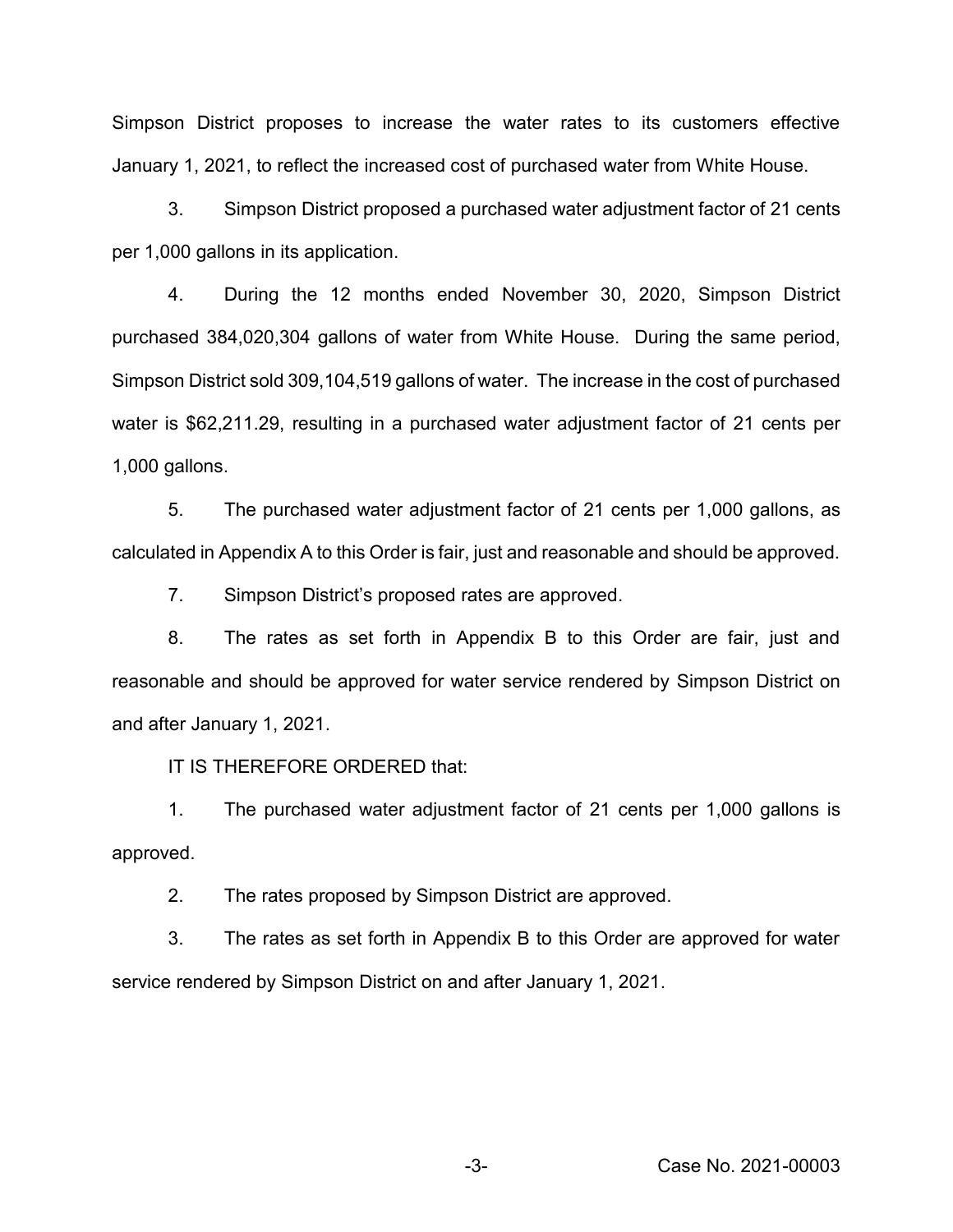4. Within 20 days of the date of entry of this Order, Simpson District shall file with the Commission, using the Commission's electronic Tariff Filing System, revised tariff sheets showing the rates approved herein.

5. This case is closed and removed from the Commission's docket.

# [REMAINDER OF PAGE INTENTIONALLY LEFT BLANK]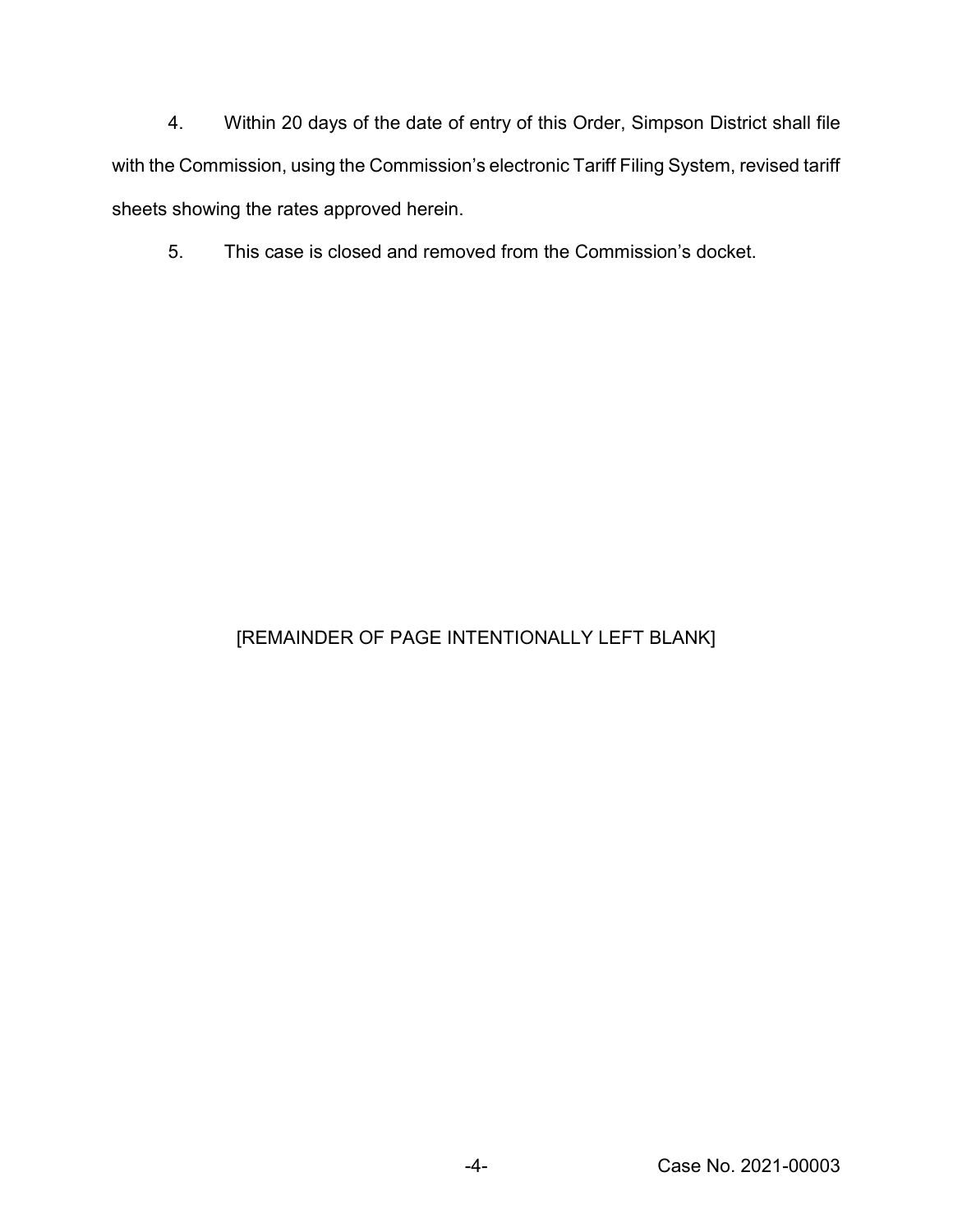By the Commission



ATTEST:

2 friderell

Executive Director

Case No. 2021-00003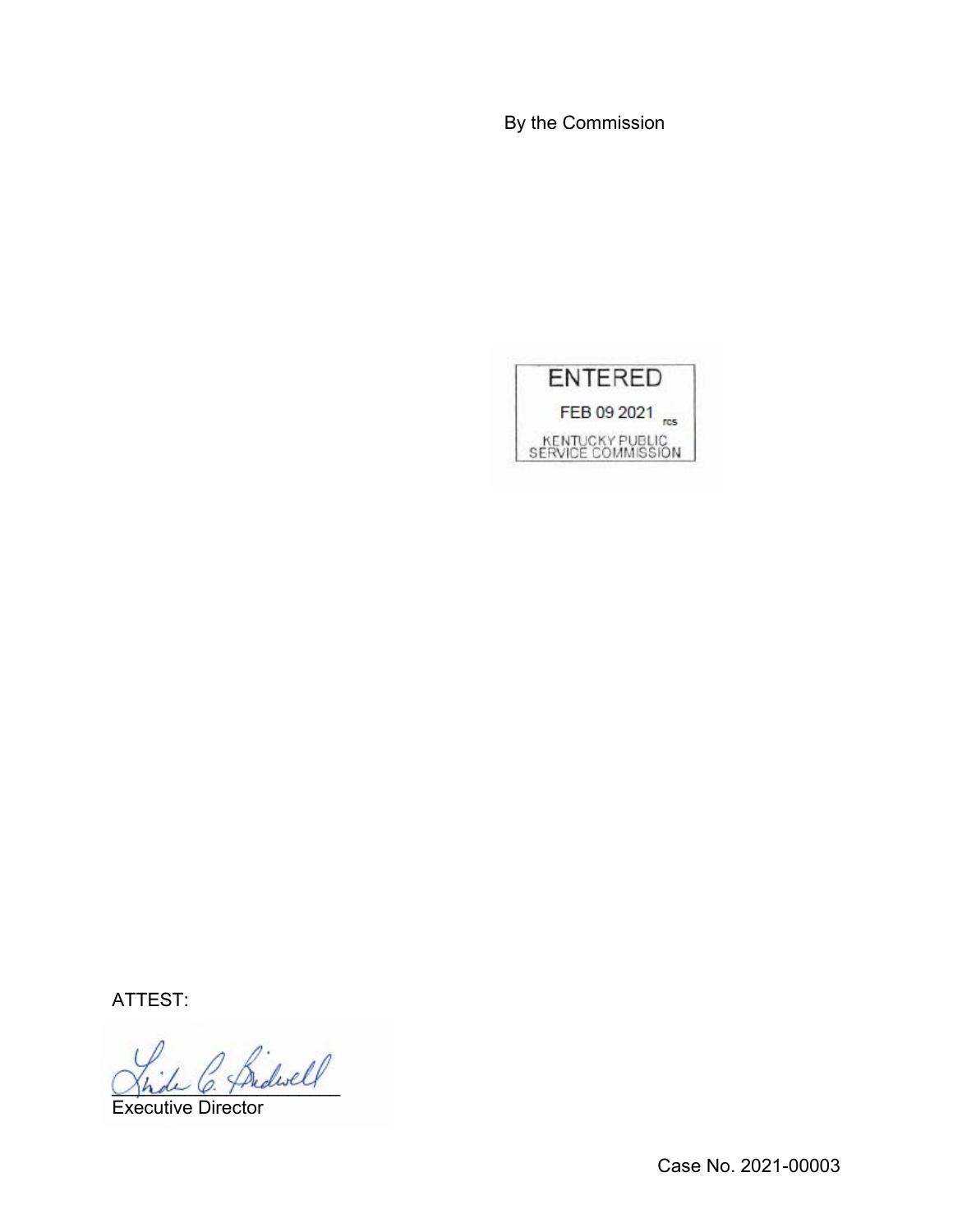## APPENDIX A

## APPENDIX TO AN ORDER OF THE KENTUCKY PUBLIC SERVICE COMMISSION IN CASE NO. 2021-00003 DATED FEB 09 2021

| New Rate       | <b>Base Rate</b> |
|----------------|------------------|
|                |                  |
| 384,020,304    | 384,020,304      |
| \$2.827/1,000  | \$2.665/1,000    |
| \$1,085,625.40 | \$1,023,414.11   |
|                |                  |

Increased water cost \$62,211.29

| Increased water cost              | \$62,211.29                |
|-----------------------------------|----------------------------|
| Divided by Gallons sold/1,000     | 309,104,519                |
| Purchased water adjustment factor | \$0.2013 per 1,000 Gallons |

or \$ 0.21 per 1,000 Gallons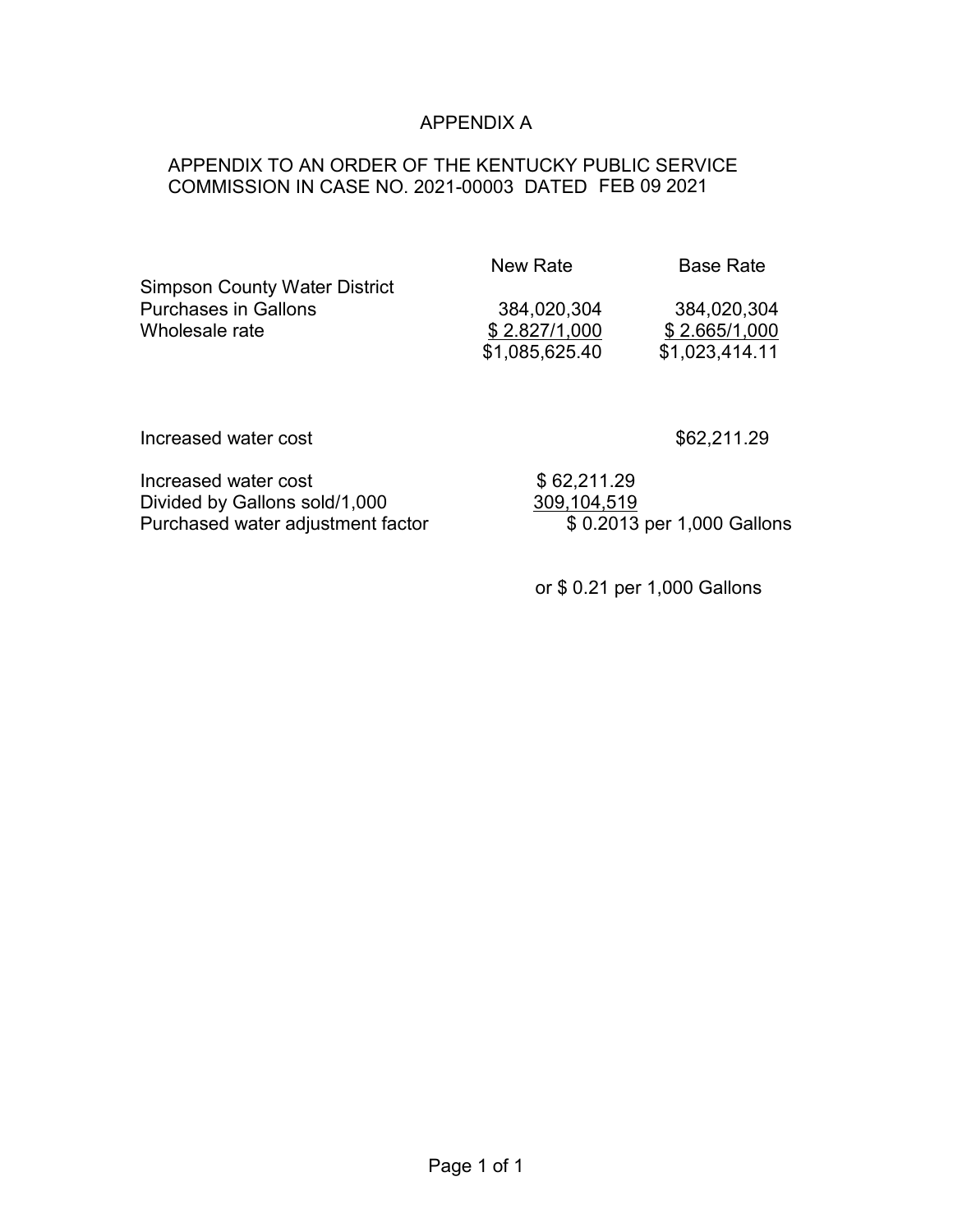### APPENDIX B

## APPENDIX TO AN ORDER OF THE KENTUCKY PUBLIC SERVICE COMMISSION IN CASE NO. 2021-00003 DATED FEB 09 2021

The following rates and charges are prescribed for the customers in the area served by Simpson County Water District. All other rates and charges not specifically mentioned herein shall remain the same as those in effect under the authority of the Commission prior to the effective date of this Order.

#### **Monthly Water Rates**

## 5/8- x 3/4-Inch Meter First 2,000 Gallons \$18.10 Minimum Bill Next 8,000 Gallons .00658 Per Gallon Next 190,000 Gallons .00591 Per Gallon Next 400,000 Gallons .00554 Per Gallon Over 600,000 Gallons .00414 Per Gallon 3/4-Inch Meter First 3,000 Gallons \$25.24 Minimum Bill Next 7,000 Gallons .00658 Per Gallon

| <b>Next</b>      | 190,000 Gallons | .00591 Per Gallon    |
|------------------|-----------------|----------------------|
| <b>Next</b>      | 400,000 Gallons | .00554 Per Gallon    |
| Over             | 600,000 Gallons | .00414 Per Gallon    |
| 1-Inch Meter     |                 |                      |
| First            | 5,000 Gallons   | \$38.94 Minimum Bill |
| <b>Next</b>      | 5,000 Gallons   | .00658 Per Gallon    |
| <b>Next</b>      | 190,000 Gallons | .00591 Per Gallon    |
| <b>Next</b>      | 400,000 Gallons | .00554 Per Gallon    |
| Over             | 600,000 Gallons | .00414 Per Gallon    |
| 1-1/2 Inch Meter |                 |                      |

| First        | 10,000 Gallons        | \$78.42 Minimum Bill  |
|--------------|-----------------------|-----------------------|
| <b>Next</b>  | 190,000 Gallons       | .00591 Per Gallon     |
| <b>Next</b>  | 400,000 Gallons       | .00554 Per Gallon     |
| Over         | 600,000 Gallons       | .00414 Per Gallon     |
| 2-Inch Meter |                       |                       |
| First        | <b>16,000 Gallons</b> | \$115.51 Minimum Bill |
| <b>Next</b>  | 184,000 Gallons       | .00591 Per Gallon     |
| <b>Next</b>  | 400,000 Gallons       | .00554 Per Gallon     |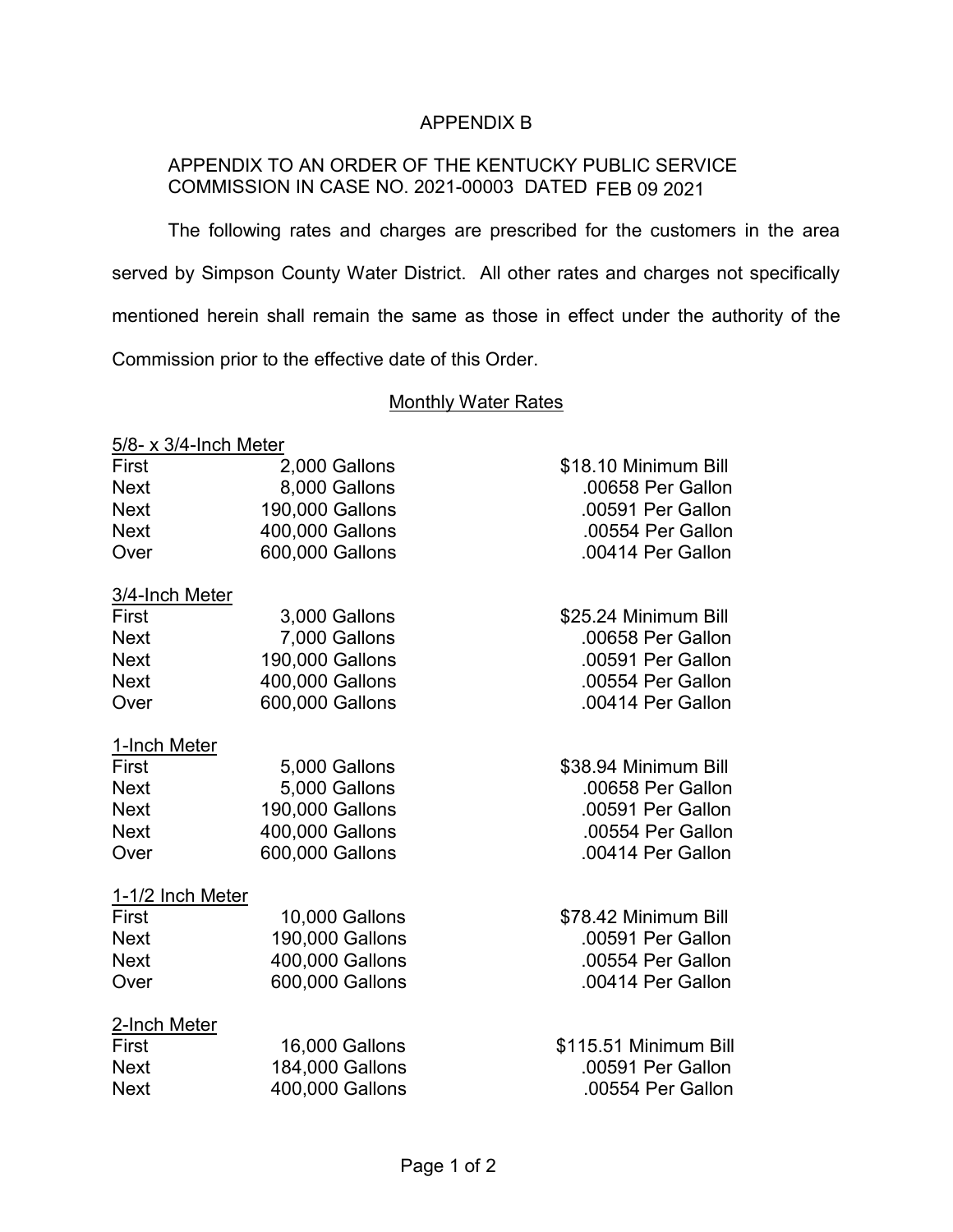| Over          | 600,000 Gallons | .00414 Per Gallon       |
|---------------|-----------------|-------------------------|
| 3-Inch Meter  |                 |                         |
| First         | 30,000 Gallons  | \$227.89 Minimum Bill   |
| <b>Next</b>   | 170,000 Gallons | .00591 Per Gallon       |
| <b>Next</b>   | 400,000 Gallons | .00554 Per Gallon       |
| Over          | 600,000 Gallons | .00414 Per Gallon       |
| 4-Inch Meter  |                 |                         |
| First         | 50,000 Gallons  | \$352.60 Minimum Bill   |
| <b>Next</b>   | 150,000 Gallons | .00591 Per Gallon       |
| <b>Next</b>   | 400,000 Gallons | .00554 Per Gallon       |
| Over          | 600,000 Gallons | .00414 Per Gallon       |
| 6-Inch Meter  |                 |                         |
| First         | 100,000 Gallons | \$663.31 Minimum Bill   |
| <b>Next</b>   | 100,000 Gallons | .00591 Per Gallon       |
| <b>Next</b>   | 400,000 Gallons | .00554 Per Gallon       |
| Over          | 600,000 Gallons | .00414 Per Gallon       |
| 8-Inch Meter  |                 |                         |
| First         | 160,000 Gallons | \$1,039.69 Minimum Bill |
| <b>Next</b>   | 40,000 Gallons  | .00591 Per Gallon       |
| <b>Next</b>   | 400,000 Gallons | .00554 Per Gallon       |
| Over          | 600,000 Gallons | .00414 Per Gallon       |
| 10-Inch Meter |                 |                         |
| First         | 550,000 Gallons | \$3,230.30 Minimum Bill |
| <b>Next</b>   | 50,000 Gallons  | .00554 Per Gallon       |
| Over          | 600,000 Gallons | .00414 Per Gallon       |